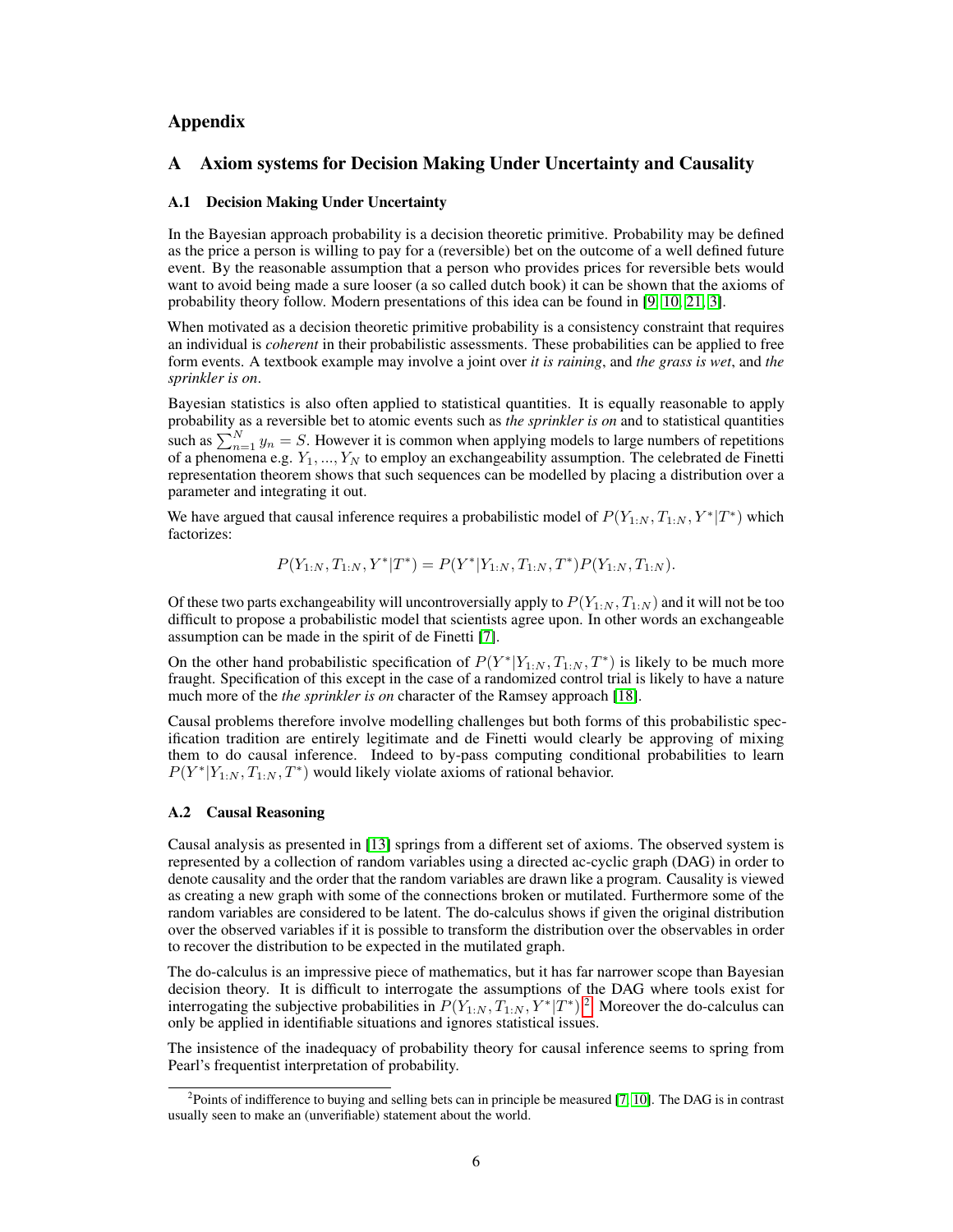... probability theory deals with beliefs about an uncertain, yet static world, while causality deals with changes that occur in the world itself, (or in one's theory of such changes). More specifically, causality deals with how probability functions change in response to influences (e.g., new conditions or interventions) that originate from outside the probability space, while probability theory, even when given a fully specified joint density function on all (temporally-indexed) variables in the space, cannot tell us how that function would change under such external influences. Thus, "doing" is not reducible to "seeing", and there is no point trying to fuse the two together. (Pearl 1984) [\[14\]](#page-4-5)

A full joint over both the observed data and the post-intervention outcome means there is no need for a probability to *change*; but the idea that the probability *changes* when an intervention is applies is behind the common two step view of causal inference where there are separated statistical and causal steps each with their own logic.

## B Two Step Procedures: Statistical Inference and then Causal Inference

We have argued above that the principles of causal inference are just the principles of Bayesian inference, although modelling in causal settings has specific challenges. This contrasts with other approaches that birficate the inference problem into a statistical and causal component.

In the words of Pearl "If I am remembered for no other contribution except for insisting on the causal–statistical distinction, I would consider my scientific work worthwhile" [\[15\]](#page-4-6).

According to the two step procedure causal effects involve a statistical step to estimate a joint distribution followed by a causal step which (if possible) transforms the estimate to the causal quantities of interest.

Returning to our original example in the first step we first do a statistical analysis of  $Y_1, ..., Y_N, T_{1:N}$ which may be Bayesian resulting in  $P(Y_{N+1}, T_{N+1}|Y_1, \ldots, Y_N, T_{1:N})$  or a frequentist estimate  $\hat{P}(Y,T)$ . The second step uses a different "causal logic" in order to consider if:

$$
P(Y^* = y^* | Y_{1:N}, T_{1:N}, T^* = t^*)
$$
  
=  $P(Y_{N+1} = y^* | Y_{1:N}, T_{1:N}, T_{N+1} = t^*) \approx \hat{P}(Y = y^* | T = t^*)$ 

as in Equation 2 or if no such assumption can be made. There are a number of ways that this causal logic may be applied.

- In the case of the *Pearlian* approach [\[13\]](#page-4-4) if the causal graph involves an arrow from T to Y and there are no additional unobserved confounders then applying the do calculus gives  $P(Y | \text{do}(T)) = P(Y|T).$
- In the *Dawidian* approach [\[5\]](#page-4-7) introduces a "non-stochastic-regime-indicator'  $F_T$  which switches between the observed and interventional data. If  $Y \perp \!\!\! \perp F_T | T$  where  $\perp \!\!\! \perp$  represents conditional independence then the causal effect is given by the conditional probability  $P(Y|T)$ .
- In the *Rubinesque* approach [\[19\]](#page-5-2) a joint distribution on the counterfactual outcomes is defined where  $Y_{T=0}$  is the outcome when  $T=0$  and  $Y_{T=1}$  when  $T=1$ . Then subject to  $Y_{T=0}, Y_{T=1} \perp \!\!\! \perp T$ , then the causal effect is  $P(Y|T)$ .

The two step procedure is a valid way to infer causal effects under limited circumstances. However reducing to a frequentist estimate of  $P(Y, T)$  and consequentially the inability to access  $P(Y_{1:N}, T_{1:N}, Y^*|T^*)$  requires new non-probabilistic ways to state assumptions and new nonprobabilistic mathematics. Two step procedures in general suffer from the following limitations:

- Two step procedures are complicated, they unnecessarily develop different logics that apply in causal and non-causal settings.
- Two step procedures lack generality if a transform cannot be identified of the joint density then it becomes impossible to introduce prior assumptions to make an assessment of causal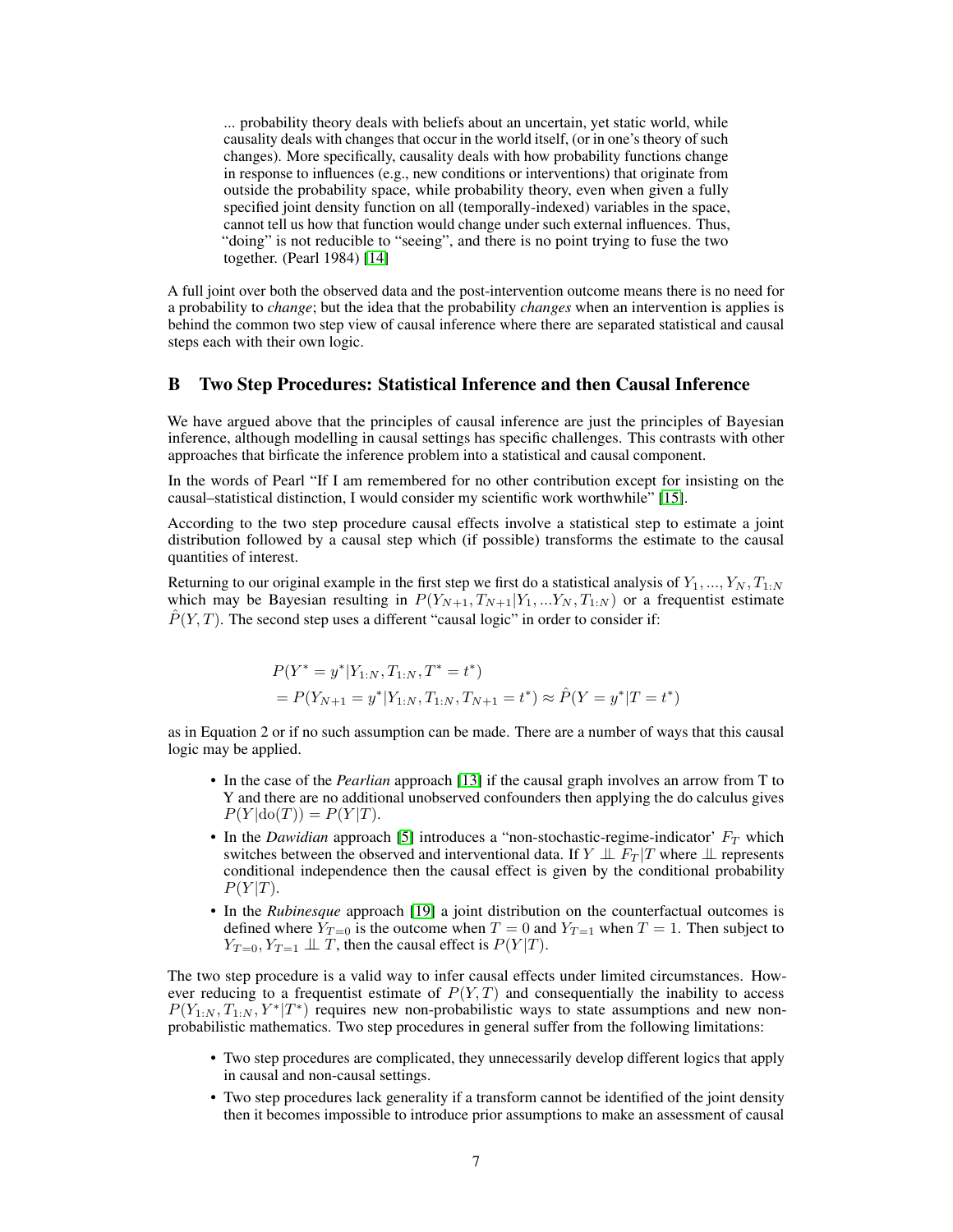effects. A Bayesian conditional probability can always be computed, and the variance of the posterior and predictive distribution can be assessed in order to determine how informative the data was<sup>[3](#page-2-0)</sup>.

- Two step procedures do not adequately handle finite sample uncertainty.
- The causal step of two step procedures are non-probabilistic in nature and invite confusion around terms such as "condition" [\[16\]](#page-4-8).
- Two step procedures are fundamentally non-Bayesian. The notion of  $P(Y, T)$  being an external stochastic process is contrary to a purist reading of Bayesian theory as "probability does not exits" it follows  $P(Y, T)$  as an external entity that can be estimated also does not exist.

We do not intend to argue that there is any inherent difficulty with two step methods when they may be applied, only that they lack generality and are conceptually overly complicated.

## C Response to our critics

As mentioned in the title of this document, not everyone agrees that causal inference can be reduced to Bayesian inference.

The idea presented here [\[12\]](#page-4-9) has been twice rejected from publication, it also has been extensively discussed on Andrew Gelman's blog [\[8\]](#page-4-10) and in a panel [\[6\]](#page-4-11) on theoretical aspects of Bayesian Causal Inference. Several criticisms of the idea have been made.

The criticism that we are most sympathetic with is that this idea is not original. We think the correctness of the idea is more important than its originality and our contribution is surely only to clarify an existing idea. Our original manuscript presented side by side analysis of causal questions using Pearl style Causal Graphical model that were manipulated with the do-calculus and probabilistic graphical models manipulated with only probability theory. We showed both methods gave the same results using the classic examples of Simpson's paradox [\[17\]](#page-4-12) and the front door rule [\[13\]](#page-4-4). We received criticism that the probabilistic graphical model we proposed was similar to twin networks already proposed in [\[2\]](#page-4-13) and also was similar to the Bayesian approach developed in [\[4\]](#page-4-14) where Gibbs sampling was used to marginalize out an unobserved latent confounder.

We like these papers and agree that in them Pearl and collaborators do causal inference in a single step using only probability theory very similar to our approach. Given these papers show that probability theory is adequate for causal inference it is puzzling to see Pearl advocate forcefully that causal inference requires two step procedures with different logic applying in each step.

An anonymous commentor also argued that because we motivated fully probabilistic models using Pearl graphs we had used more than probability theory [\[1\]](#page-4-15). That you can encode causal assumptions using only probability theory was precisely our point, in [\[12\]](#page-4-9) we motivated the discussion with graphs in this paper we did it from first principles.

In the panel discussion [\[6\]](#page-4-11) all panellists except Finnian Lattimore argued in favor of two step procedures. Calling the causal step a "math(s) question". We do not feel there is any clear argument made about why the causal step is non-probabilistic or distinct from inference but we invite readers to listen to this discussion. If a joint distribution of observed and latent quantities can be transformed to causal quantity of interest using only the observed quantities is indeed a maths question, but computing a conditional probability provides the causal estimate both in cases which are identifiable and non-identifiable (in the later case prior assumptions have impact even in the large data limit). Given Philip Dawid's previous Bayesian convictions we were surprised by his apparent acceptance of two step inference and wonder if this is really his considered position. The sentiment of his talk "Causal inference is just Bayesian Decision Theory" is close to that of this paper.

Turning now to reviews of our paper [\[12\]](#page-4-9), one of the most constructive negative reviews on our submission said:

<span id="page-2-0"></span><sup>&</sup>lt;sup>3</sup>If the priors have strong influence on the causal effect, then different Bayesians are likely to agree on the value of running a high quality randomized control trial to gather good estimate even if they disagree on the current causal effect estimates.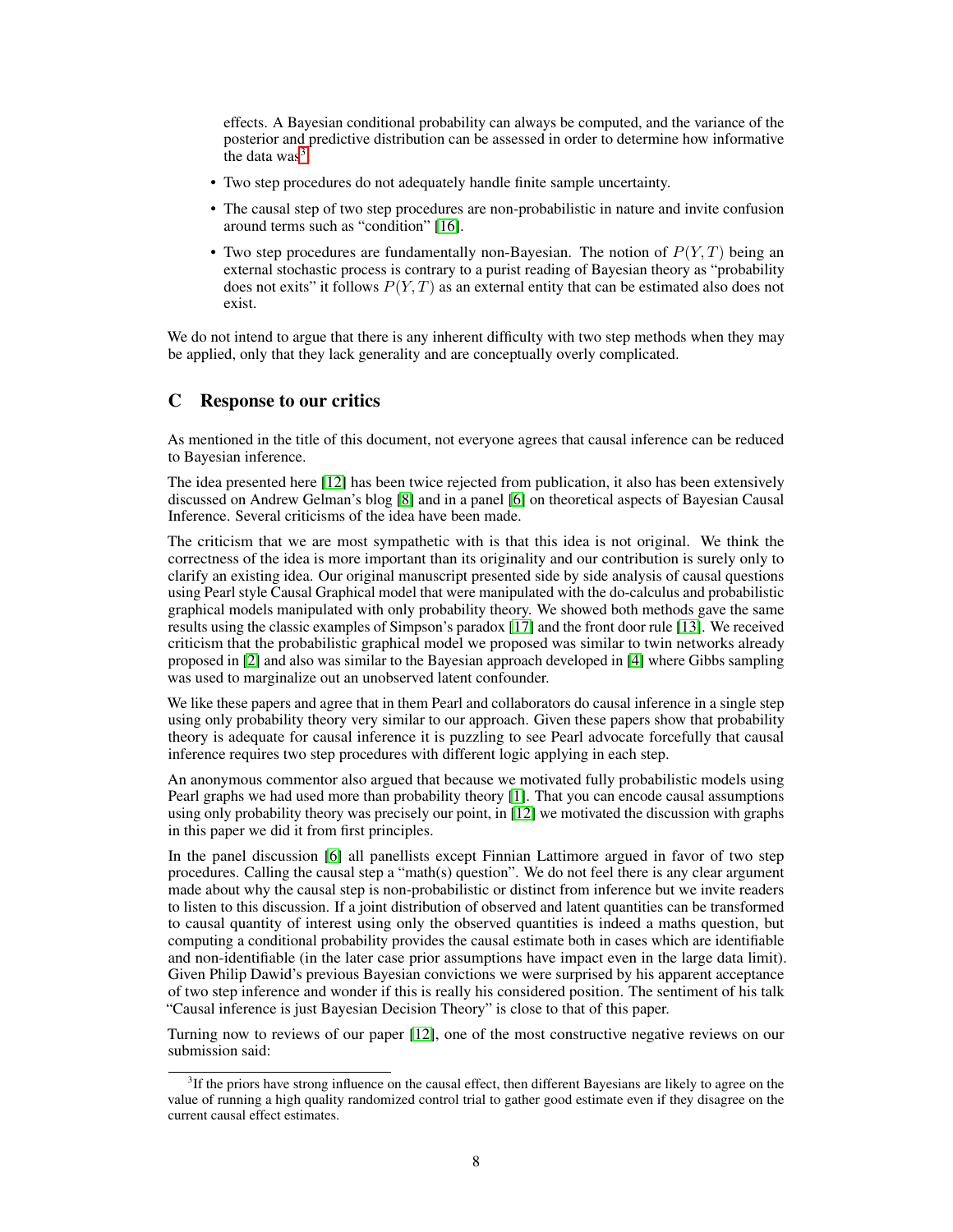A main point is that this all works as long as there are no latent variables; and latent variables are commonplace in causal inference. Latent variables are really latent: we know nothing about them other than they exist and that they affect some manifest variables in the graph. So they cannot be marginalised out. In this condition, the twin network is not useful. Unfortunately one cannot just decide a prior over then and proceed as usual. The authors seem to be aware of this, but still there is just no knowledge about them and we have to face it. All the technical details (parameters, other parameters, parametrisations, ...) can induce one to think wrongly about the core of the problem: some queries are just unidentifiable. (Anonymous UAI 2019 Reviewer)

A similar sentiment was put more forcefully:

I am quite certain the method is fundamentally flawed in the presence of confounders, but even for the simpler case of non confounding not even an attempt at proof or reflection of possible assumptions / limitations is provided. (Anonymous PGM 2020 Reviewer).

Our paper actually demonstrated the agreement of probability theory and the do-calculus in the case of the front door rule which contains an unobserved latent variable (but for which causality is identifiable). In the case were causality is unidenifiable due to unobserved confounding then no partial exchangeability relationship will exist and it will not be possible to produce intersubjective causal estimates, but in contrast to the anonymous referee it is possible to place priors on the latent variables - only the affect of these priors will persist even in the large data limit. We think this framework accurately reflects how intersubjective inference can be made for well executed randomized control trials but cannot be made from natural experiments - different people have different priors and the prior impact doesn't wash out in the large data limit. Also in this case where different priors result in different inference - they typically will agree on there being very high utility in doing a well executed randomized control trial that will reduce the uncertainty. Finally as we are simply applying the Ramsey-de Finetti-Savage theory to decision making under uncertainty our method is proven to be optimal under reasonable axioms of rational behavior [\[18,](#page-5-1) [7,](#page-4-3) [20\]](#page-5-3).

The negative PGM review also made the following comment that we find to be more substantial:

In other word: the perceived discrepancy lies not in the assumptions or the inference rules or the available data, but strictly in the fact that the notion of 'intervention' is not part of the axioms of probability theory, and hence it needs an external frame of reference (the causal model) to make this connection. Exactly as the proposed solution in this paper does. (Anonymous PGM 2020 Reviewer)

There is indeed a point that the core construct is in some sense unusual  $P(Y_{1:N}, T_{1:N}, Y^* | T^*)$  where  $T^*$  has no distribution (as we optimise it rather than integrate over it). Having a random variable  $Y^*$ having its distribution vary dependent on action  $T^*$  is unusual (and neglected) but it is present e.g. see [\[9\]](#page-4-0) Section 7.3, but such extensions are surely under discussed and in the case of relationships between  $Y^*$  and  $Y_{1:N}$ ,  $T_{1:N}$  and  $T^*$  - woefully so.

We also received multiple positive reviews and comments, neutral comments and the occasional comment we did not understand. Despite the critics we are confident that this way of formulating causal inference will gain popularity due to its simplicity, generality and correctness. Tools such as the do-calculus also can provide insight and simplifications for causal problems (or indeed random variables under partial exchangeability) but should ultimately be viewed as being implied by the more general Bayesian theory.

In closing this section we would like to give the last word to Pearl who was generous enough to comment on our work in his characteristic poetic style:

There is comfort, I admit, for researchers to dress causal inference in traditional probabilistic vocabulary; familiar words evoke familiar tools and a sense of safe passage. From logical viewpoint, however, causality and statistics do not mix, unless one extends the meaning of "statistics" to cover the entire sphere of scientific thought. (including of course speculations about Cinderella's hair color, which can be decorated with Bayes priors.) But if the comfort of traditional vocabulary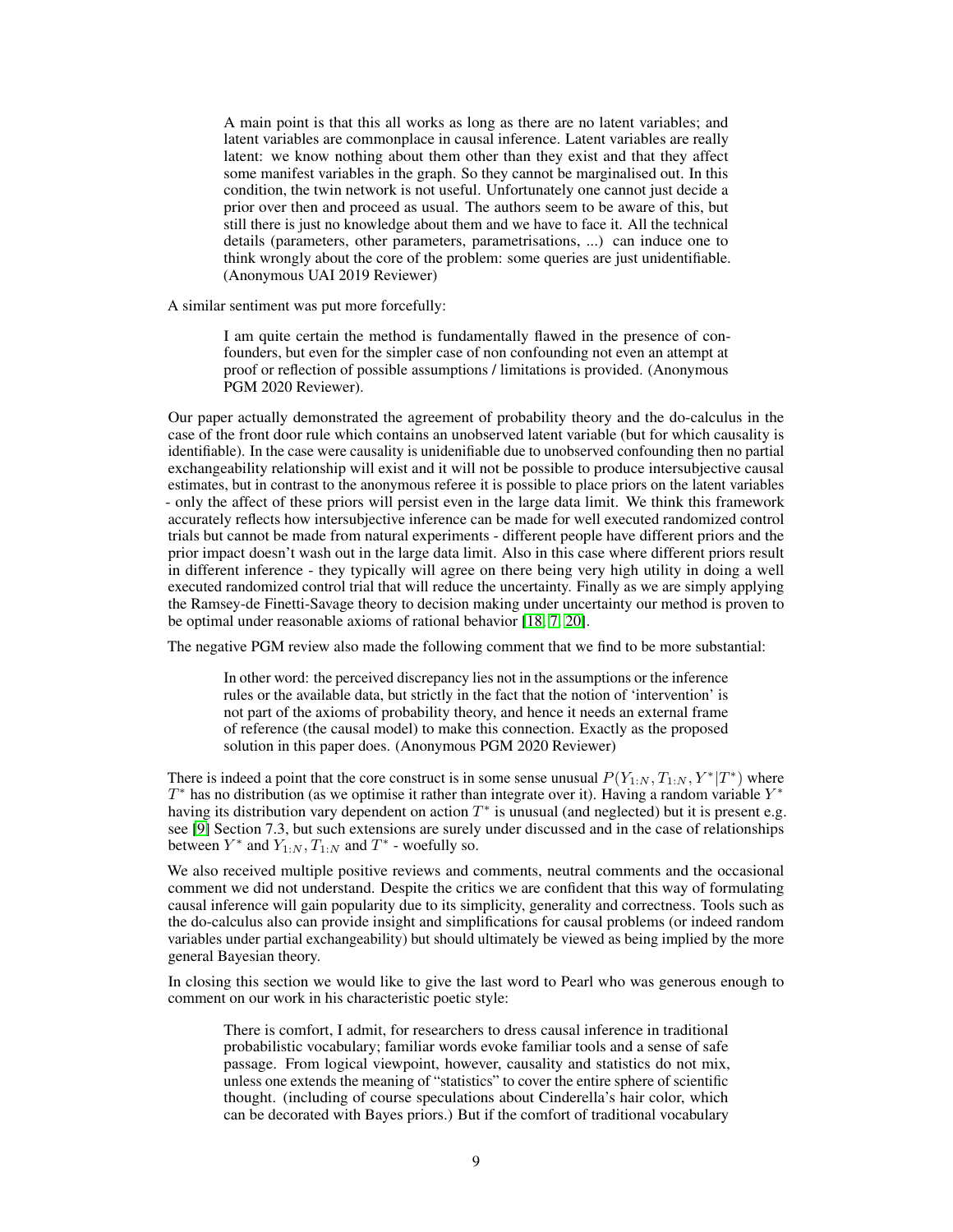increases researchers ability to solve causal problems (like front door, external validity, mediation and missing data) so be it — I am all for it. Judea Pearl (2020)

We think Bayesians would naturally view the meaning of "statistics" to cover the entire sphere of scientific thought including applying exchangeability to  $P(Y_{1:N}, T_{1:N})$  and more free form decision making under uncertainty specification to  $P(Y^*|Y_{1:N}, T_{1:N}, T^*)$ . We thank Pearl for his (qualified) support.

### References

- <span id="page-4-15"></span>[1] Anonymous. Coment on Causal inference in AI: Expressing potential outcomes in a graphical-modeling framework that can be fit using Stan. [https://statmodeling.stat.columbia.edu/2020/01/27/causal-inference-in-ai-expressing](https://statmodeling.stat.columbia.edu/2020/01/27/causal-inference-in-ai-expressing-potential-outcomes-in-a-graphical-modeling-framework-that-can-be-fit-using-stan/#comment-1242298)[potential-outcomes-in-a-graphical-modeling-framework-that-can-be-fit-using-stan/comment-](https://statmodeling.stat.columbia.edu/2020/01/27/causal-inference-in-ai-expressing-potential-outcomes-in-a-graphical-modeling-framework-that-can-be-fit-using-stan/#comment-1242298)[1242298,](https://statmodeling.stat.columbia.edu/2020/01/27/causal-inference-in-ai-expressing-potential-outcomes-in-a-graphical-modeling-framework-that-can-be-fit-using-stan/#comment-1242298) 2019. [Online; 19/9/2021 ].
- <span id="page-4-13"></span>[2] Alexander Balke and Judea Pearl. Probabilistic evaluation of counterfactual queries. 2011.
- <span id="page-4-2"></span>[3] José M Bernardo and Adrian FM Smith. *Bayesian theory*, volume 405. John Wiley & Sons, 2009.
- <span id="page-4-14"></span>[4] David Maxwell Chickering and Judea Pearl. A clinician's tool for analyzing non-compliance. In *Proceedings of the National Conference on Artificial Intelligence*, pages 1269–1276, 1996.
- <span id="page-4-7"></span>[5] A Philip Dawid. Causal inference without counterfactuals. *Journal of the American statistical Association*, 95(450):407–424, 2000.
- <span id="page-4-11"></span>[6] Philip Dawid, Larry Wasserman, John Langford, Finnian Lattimore, Carlos Cinelli, and David Rohde. Does causality mean we need to go beyond Bayesian decision theory? [https:](https://www.youtube.com/watch?v=Vehb4pYf2L4) [//www.youtube.com/watch?v=Vehb4pYf2L4](https://www.youtube.com/watch?v=Vehb4pYf2L4), 2019. [Online; 19/9/2021 ].
- <span id="page-4-3"></span>[7] Bruno De Finetti. *Theory of probability: A critical introductory treatment*, volume 6. John Wiley & Sons, 2017.
- <span id="page-4-10"></span>[8] Andrew Gelman. Causal inference in AI: Expressing potential outcomes in a graphical-modeling framework that can be fit using Stan. [https://statmodeling.stat.columbia.edu/2020/01/27/causal](https://statmodeling.stat.columbia.edu/2020/01/27/causal-inference-in-ai-expressing-potential-outcomes-in-a-graphical-modeling-framework-that-can-be-fit-using-stan/)[inference-in-ai-expressing-potential-outcomes-in-a-graphical-modeling-framework-that-can](https://statmodeling.stat.columbia.edu/2020/01/27/causal-inference-in-ai-expressing-potential-outcomes-in-a-graphical-modeling-framework-that-can-be-fit-using-stan/)[be-fit-using-stan/,](https://statmodeling.stat.columbia.edu/2020/01/27/causal-inference-in-ai-expressing-potential-outcomes-in-a-graphical-modeling-framework-that-can-be-fit-using-stan/) 2019. [Online; 19/9/2021 ].
- <span id="page-4-0"></span>[9] Joseph B Kadane. *Principles of uncertainty*. Chapman and Hall/CRC, 2020.
- <span id="page-4-1"></span>[10] Frank Lad. *Operational subjective statistical methods: A mathematical, philosophical, and historical introduction*, volume 315. Wiley-Interscience, 1996.
- [11] Julia A Lasserre, Christopher M Bishop, and Thomas P Minka. Principled hybrids of generative and discriminative models. In *2006 IEEE Computer Society Conference on Computer Vision and Pattern Recognition (CVPR'06)*, volume 1, pages 87–94. IEEE, 2006.
- <span id="page-4-9"></span>[12] Finnian Lattimore and David Rohde. Replacing the do-calculus with Bayes rule. *arXiv preprint arXiv:1906.07125*, 2019.
- <span id="page-4-4"></span>[13] Judea Pearl. Causal diagrams for empirical research. *Biometrika*, 82(4):669–688, 1995.
- <span id="page-4-5"></span>[14] Judea Pearl. Bayesianism and causality, or, why i am only a half-bayesian. In *Foundations of Bayesianism*, pages 19–36. Springer, 2001.
- <span id="page-4-6"></span>[15] Judea Pearl. *Causality*. Cambridge university press, 2009.
- <span id="page-4-8"></span>[16] Judea Pearl. Myth, confusion, and science in causal analysis. 2009.
- <span id="page-4-12"></span>[17] Judea Pearl. Comment: understanding simpson's paradox. *The American Statistician*, 68(1):8– 13, 2014.